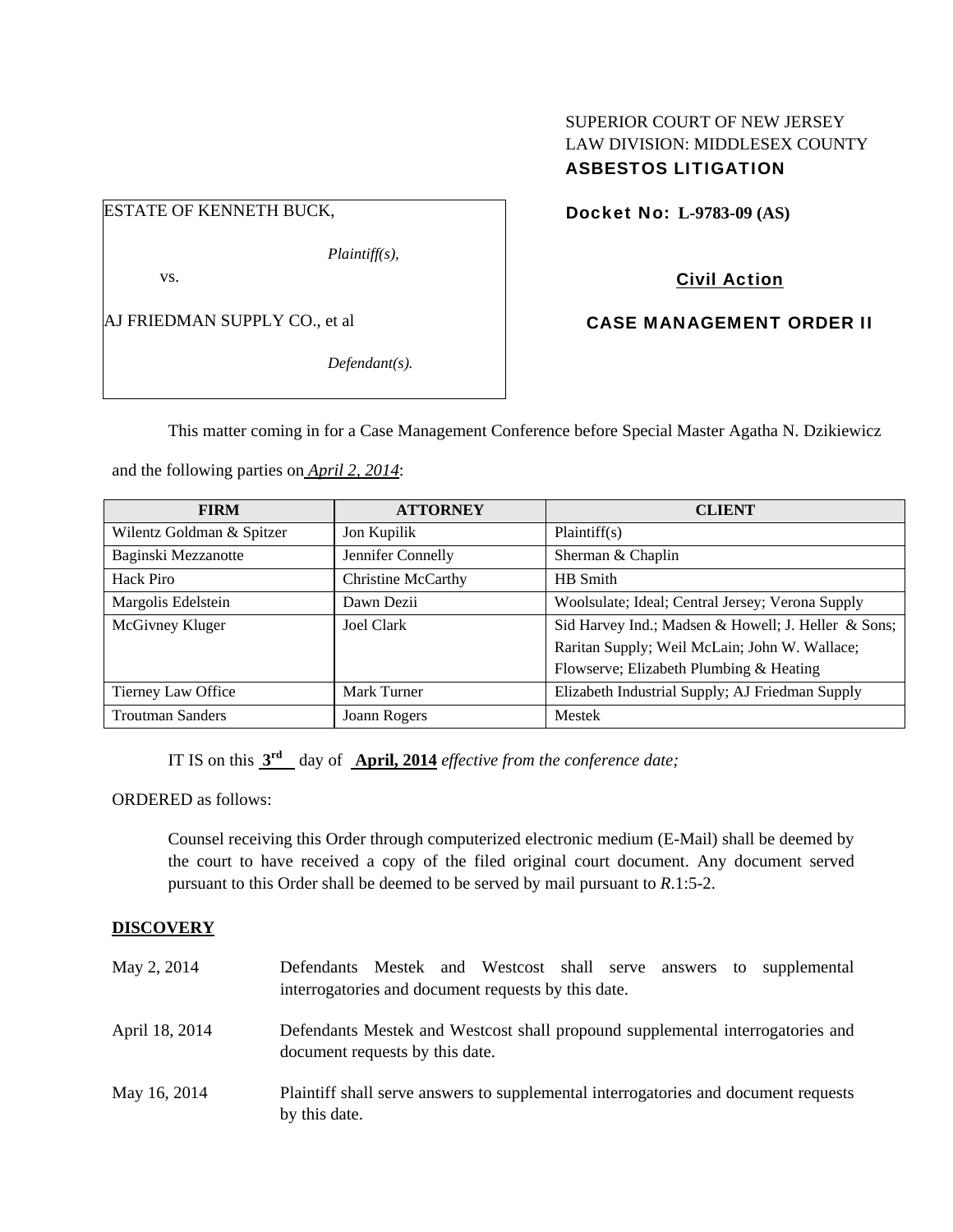- July 31, 2014 Fact discovery, including depositions, shall be completed by this date. Plaintiff's counsel shall contact the Special Master within one week of this deadline if all fact discovery is not completed.
- July 31, 2014 Depositions of corporate representatives shall be completed by this date.

#### **EARLY SETTLEMENT**

August 15, 2014 Settlement demands shall be served on all counsel and the Special Master by this date.

#### **SUMMARY JUDGMENT MOTION PRACTICE**

- August 22, 2014 Summary judgment motions shall be filed no later than this date.
- September 19, 2014 Last return date for summary judgment motions.

#### **MEDICAL DEFENSE**

- May 30, 2014 Any defendant wishing to present a medical defense shall advise all counsel of its intention by entering a Notice of Appearance of Defense Medical Counsel by this date. Any defendant who does not file such an appearance by this date may be foreclosed from asserting a medical defense.
- October 17, 2014 Defendants shall identify its medical experts and serve medical expert reports, if any, by this date.

#### **LIABILITY EXPERT REPORTS**

October 17, 2014 Plaintiff shall identify its liability experts and serve liability expert reports or a certified expert statement by this date or waive any opportunity to rely on liability expert testimony.

November 17, 2014 Defendants shall identify its liability experts and serve liability expert reports, if any, by this date or waive any opportunity to rely on liability expert testimony.

#### **EXPERT DEPOSITIONS**

December 5, 2014 Expert depositions shall be completed by this date. To the extent that plaintiff and defendant generic experts have been deposed before, the parties seeking that deposition in this case must file an application before the Special Master and demonstrate the necessity for that deposition. To the extent possible, documents requested in a deposition notice directed to an expert shall be produced three days in advance of the expert deposition. The expert shall not be required to produce documents that are readily accessible in the public domain.

\_\_\_\_\_\_\_\_\_\_\_\_\_\_\_\_\_\_\_\_\_\_\_\_\_\_\_\_\_\_\_\_\_\_\_\_\_\_\_\_\_\_\_\_\_\_\_\_\_\_\_\_\_\_\_\_\_\_\_\_\_\_\_\_\_\_\_\_\_\_\_\_\_\_\_\_\_\_\_\_\_\_\_\_\_\_\_\_\_\_\_\_\_\_\_\_\_\_\_\_\_\_\_\_\_\_\_\_\_\_